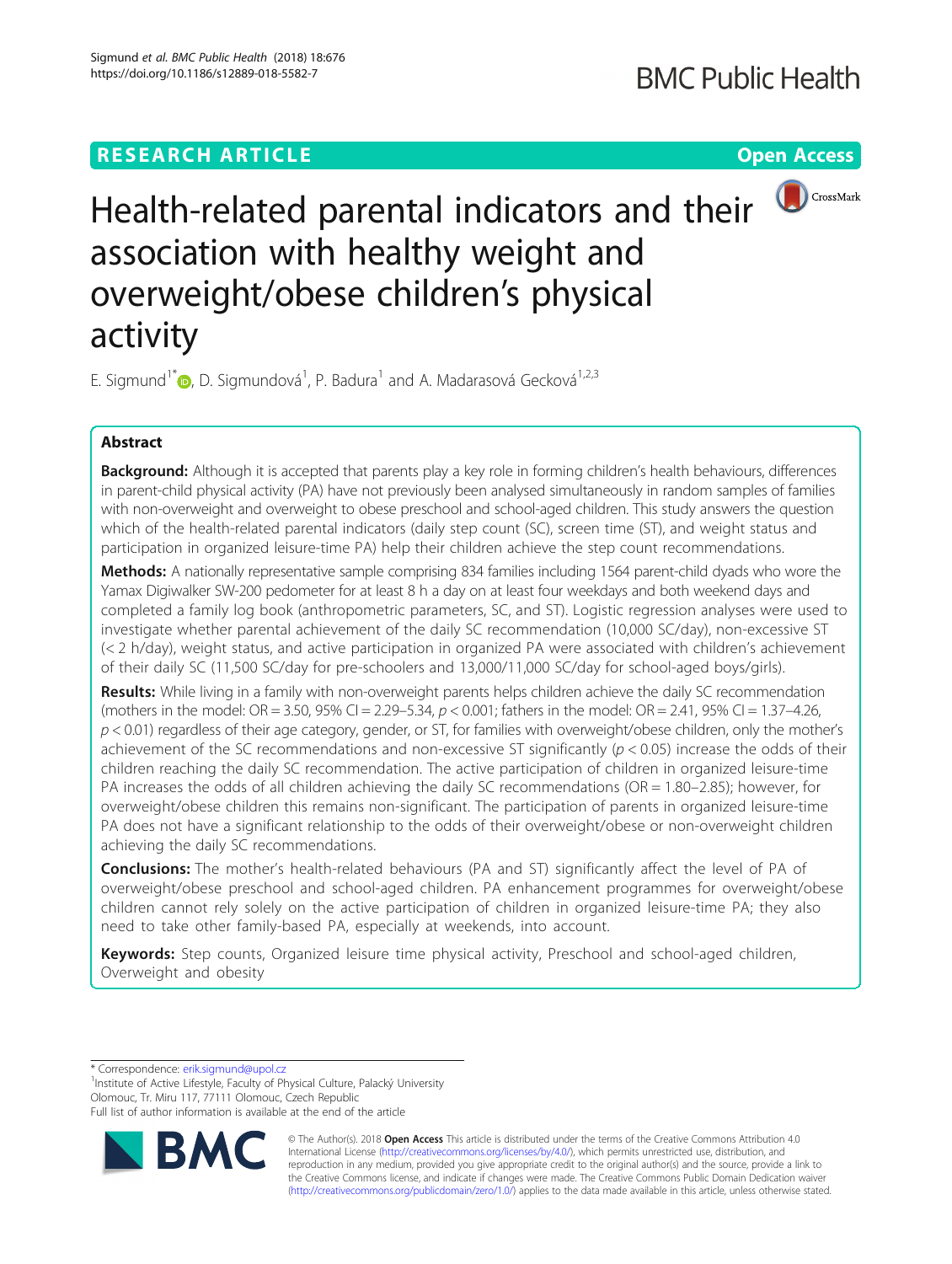# Background

According to many theoretical models and theories [[1](#page-9-0)–[4](#page-9-0)] describing human behaviour, the direct influence of parents on the social development and behaviour of their children is firmly established. Parents have been termed the primary gatekeepers of their children's health [\[5](#page-9-0)]. The parent-child physical activity (PA) or screen time relationship has been studied in a wide range of social [[6\]](#page-9-0), psychological [\[7](#page-9-0), [8\]](#page-9-0), educational, and health-related disciplines [[9,](#page-9-0) [10\]](#page-9-0), with an emphasis on healthy child development [[6](#page-9-0)–[10\]](#page-9-0).

A focus on parent-child dyad analysis in preschool and preadolescent children is key to understanding the factors that are essential for shaping the active lifestyle of children, which persists until adulthood [\[11,](#page-9-0) [12\]](#page-9-0). Numerous longitudinal studies confirm the persistence of obesity arising in preschool age to adolescence [\[13,](#page-9-0) [14](#page-9-0)] and adulthood [\[15,](#page-9-0) [16](#page-9-0)]. An active lifestyle throughout childhood and adolescence could thus prevent the development of obesity in young adulthood  $[13]$  $[13]$ . Additionally, the relationship of parent-child overweight/obesity has already been proven to exist at preschool level [[17](#page-9-0)–[19\]](#page-9-0). Importantly, the risk of the transmission of obesity from childhood to adulthood seems to be stronger when a child has one obese parent than in obese children without obese parents [[16\]](#page-9-0).

Objective parent-child PA and screen time measurements have been analysed globally – Western Europe [[7](#page-9-0), [20](#page-9-0)–[22\]](#page-9-0) and Northern Europe [[23](#page-9-0)], North and South America [\[17](#page-9-0), [24](#page-9-0)–[29](#page-9-0)], Africa and South Asia [[17](#page-9-0)], and Australia and New Zealand [[30](#page-9-0), [31](#page-9-0)]. The emphasis in such studies is placed, for instance, on active parental participation in organized or non-organized PA [[24](#page-9-0), [26](#page-9-0), [29](#page-9-0), [31](#page-9-0)], parental support for PA [[7,](#page-9-0) [8,](#page-9-0) [32,](#page-9-0) [33](#page-9-0)] and parenting styles [\[25](#page-9-0), [32](#page-9-0)]. Other studies investigate role of parental rules and restrictions concerning screen time [[30](#page-9-0)], parental education and family socioeconomic status [[7,](#page-9-0) [17](#page-9-0), [20,](#page-9-0) [21](#page-9-0), [23,](#page-9-0) [30](#page-9-0)], variation in the weekday-weekend PA and screen time relationship [[7,](#page-9-0) [24,](#page-9-0) [26](#page-9-0), [27,](#page-9-0) [29](#page-9-0), [33\]](#page-9-0), and level of body weight [\[17,](#page-9-0) [20](#page-9-0), [22,](#page-9-0) [27](#page-9-0), [29,](#page-9-0) [34](#page-9-0)]. However, similarly valuable studies of objective parent-child PA and screen time measurements in the countries of Central and Eastern Europe are lacking.

Except for selected meta-analyses and reviews [\[35](#page-9-0), [36](#page-9-0)], other parent-child PA/screen time studies are focused separately either on preschoolers [\[20](#page-9-0), [22,](#page-9-0) [30,](#page-9-0) [31\]](#page-9-0) or school-aged children and adolescents [\[7](#page-9-0), [8,](#page-9-0) [17](#page-9-0), [21,](#page-9-0) [24](#page-9-0), [25,](#page-9-0) [27](#page-9-0), [29](#page-9-0), [32](#page-9-0)–[34\]](#page-9-0). The parent-child PA/screen time relationship in a broader age spectrum of preschool and school-aged children is seldom analysed [[26](#page-9-0), [37](#page-9-0)]. In addition, parent-child PA/screen time relationships have been analysed only rarely in the countries of Central, Southern, and Eastern Europe [[38,](#page-9-0) [39\]](#page-10-0). The countries of Central, Southern, and Eastern Europe, however, belong among those European countries that are challenged by the trend of an increase in childhood overweight/obesity [[40,](#page-10-0) [41](#page-10-0)], screen time behaviours [[42\]](#page-10-0), and reduced PA [[43\]](#page-10-0). Public health-related disciplines in these countries need to possess relevant information on the roles of families in shaping the active lifestyle of their children. It is because these countries tend to repeat the behavioural health-related patterns of children previously witnessed in children and adolescents from Western high-income countries, e.g. a decrease in PA, an increase in sedentary behaviours (especially screen time activities), an increase in the excessive consumption of sweetened beverages, and a greater intake of fast food [[44\]](#page-10-0). Such behaviours consequently lead to increased rates of overweight and obesity [[45](#page-10-0)–[47](#page-10-0)]. Previous parent-child study [\[48](#page-10-0)] also pointed out that active participation of parent/children in organized PA as a promising "vehicle" to promote active lifestyle in children. However, it is not known whether active participation in leisure-time organized PA helps both healthy weight and overweight/obese children to reach PA recommendations. The selected physical activity behaviours are more easily modifiable, thus influenceable through eventual intervention programs or stimuli, than socioeconomic status, structure, or place of residence, which play their role too.

The study attempts to bridge the research gap of insufficient relevant information in Central European nations concerning the parent-child PA/screen time relationship in a random sample of Czech families with preschool and school-aged children whose body weight ranges from normal to overweight or obese with regard to the parents' body weight and their participation in organized leisure-time PA.

This study aimed to estimate which of the health-related parental indicators (daily step counts, amount of screen-based entertainment time, weight status, and participation in organized leisure-time PA) help their preschool and school-aged children achieve their step count recommendations. Furthermore, we assessed whether the associations differ by gender of parents, weight status and participation in organized PA of children.

# Methods

This research involved the use of data collected from the Czech-based Parent Child PA Care (PACPAC) Study. PACPAC is a three-cohort study that investigates the parent-child PA/screen time relationship in families with pre-schoolers (aged 3–6.49 years) and school-aged children (aged 6.5–12 years). This study collected data on parent-child dyads in the spring (from March until June) and autumn (from September until November) months between 2013 and 2016. The Ethical Committee of the Faculty of Physical Culture, Palacký University Olomouc approved the study design and protocol for families with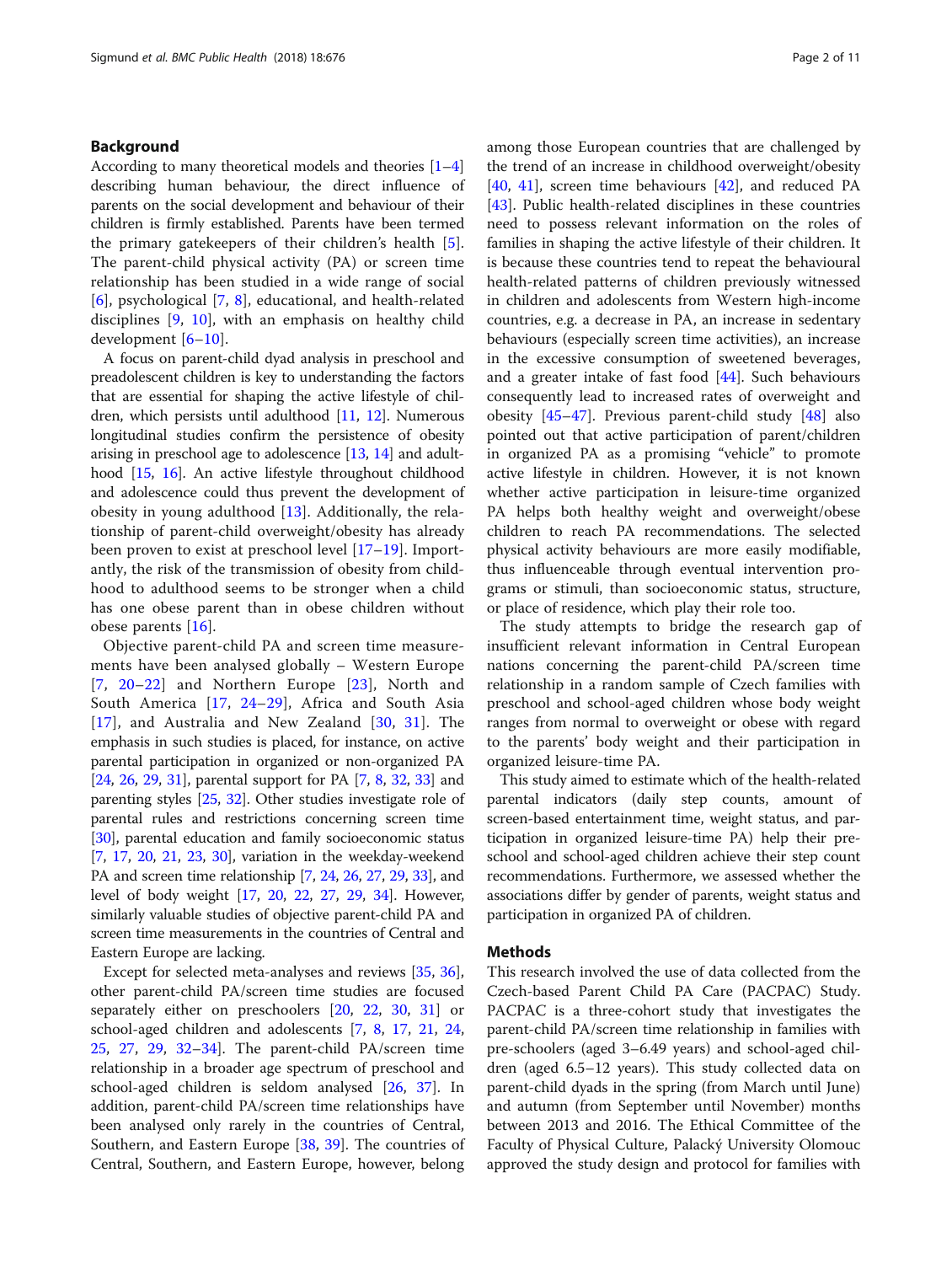school-aged children (ref. no. 17/2013) on 25 March 2013 and for families with preschool children (ref. no. 57/2014) on 10 December 2014.

# Sample and inclusion criteria

Participants were recruited by means of two-stage stratified random sampling. In the first stage, nine out of 14 administrative regions, three of each in the lowest, middle, and highest terciles for gross domestic product in the Czech Republic, were randomly selected. In the second stage of sampling, the selection of kindergarten and primary schools respected the distribution of the urban-rural population in the Czech Republic [\[49](#page-10-0)]. A total of 296 families with preschool children and 1610 families with school-aged children were addressed in writing with an invitation to participate in the study before a joint meeting with the authors of the study. Participating children and their parents were predominantly white Caucasian (> 98%), which is representative of the ethnic demographics of the Czech Republic [\[50\]](#page-10-0).

The disproportion of the sample in terms of age, i.e. higher number of school-aged children, was due to wider age range of school-aged children investigated compared with pre-schoolers. Furthermore, while school attendance is compulsory, kindergarten attendance (except for the last pre-school year is optional). The objectives, procedures/ measures, and course of the project were thoroughly explained to the invited parents of the children and teachers and school/kindergarten employees at a joint meeting in each of the schools/kindergartens that participated. Written consent to participation in the study was obtained from 223 families with pre-schoolers (a response rate of 75%) and 1112 families with school-aged children (a response rate of 69%) at the end of the joint meeting (Table [1\)](#page-3-0). The data of 38 families with preschool children and 463 families with school-aged children was not included in the analyses because of incompleteness (missing data on body weight, height, or age or an incomplete record of PA/screen time data in the family log book) or invalidity (an absence of more than 1 day of the child from kindergarten/school or insufficient (< 8 h) time spent wearing the pedometer each day). In accordance with the recommendations of previous studies [\[51](#page-10-0), [52\]](#page-10-0), the final analyses included only data from parent-child pairs (mother and child  $n = 707$  and father and child  $n = 455$ ) of participants who wore the pedometer for at least 8 h a day on at least four weekdays and both weekend days (Table [1\)](#page-3-0).

# Procedures and measures

During the baseline joint meeting the invited parents and kindergarten/school teachers were thoroughly acquainted with the procedures and course of the monitoring of PA and recording of the step count/screen time -related data into a family log book. The parents received instructions regarding how to use a pedometer and the process of recording the monitored values in the family log book. The family log book is composed of three sections – the first to record the anthropometric parameters of all the family members, the second for the PA-related data (step count, participation in organized PA), and the third for recording the screen time (type and duration) activities [[53\]](#page-10-0).

The parents were asked to record the demographic and anthropometric parameters (birth date of children and age of parents, gender, body height (with 0.5-cm accuracy), and weight (with 0.5-kg accuracy)) of all the participating family members in the first section of the family log book before the start of the one-week monitoring of PA/screen time behaviour. The parents were instructed how to measure their own body height and weight at home, as well as the height and weight of their children. The parental home measurement of the body weight and body height of their preschool [\[54](#page-10-0)] and school-aged children and adolescents [\[55\]](#page-10-0) are sufficiently valid tools for determining the Body Mass Index (BMI) for the subsequent identification of overweight and obesity in children [[55,](#page-10-0) [56](#page-10-0)].

The PA of all the participants in the three-cohort study was monitored using the same type of unsealed Yamax Digiwalker SW-200 pedometer (Yamax Corporation, Tokyo, Japan). Participants were instructed to wear the pedometer on their right hip for eight consecutive days during waking hours except when bathing, showering, and dressing. Every morning after their personal hygiene, the parents reset the pedometers, attached them to the right hip (their children's and their own), and recorded the time of the resetting in the family log book. In the evening, the parents removed the pedometers and, together with their children, recorded the time and overall daily step count of all the participating family members in the log book. In addition, parents also recorded whether they or their children actively participated in organized leisure-time PA during the day into the log book. Organized leisure-time PA covers all kinds of structured intentional PA performed under the guidance of an educator (such as teacher, coach, and instructor) and does not include lessons of physical education during school/kindergarten time [\[53\]](#page-10-0). Those who participated at least once a week, were considered to be participants in organized leisure-time PA. The values from the first day of monitoring were not included in the final analyses because of insufficient time spent wearing the pedometer and because of the novelty of wearing it, which could have affected the level of the participants' PA [[51](#page-10-0)]. The pedometer-based monitoring of ambulatory PA is an objective, cheap, and unobtrusive method providing a reasonable assessment of a child's day-long PA, albeit only when the total amount of PA, not its intensity, is of interest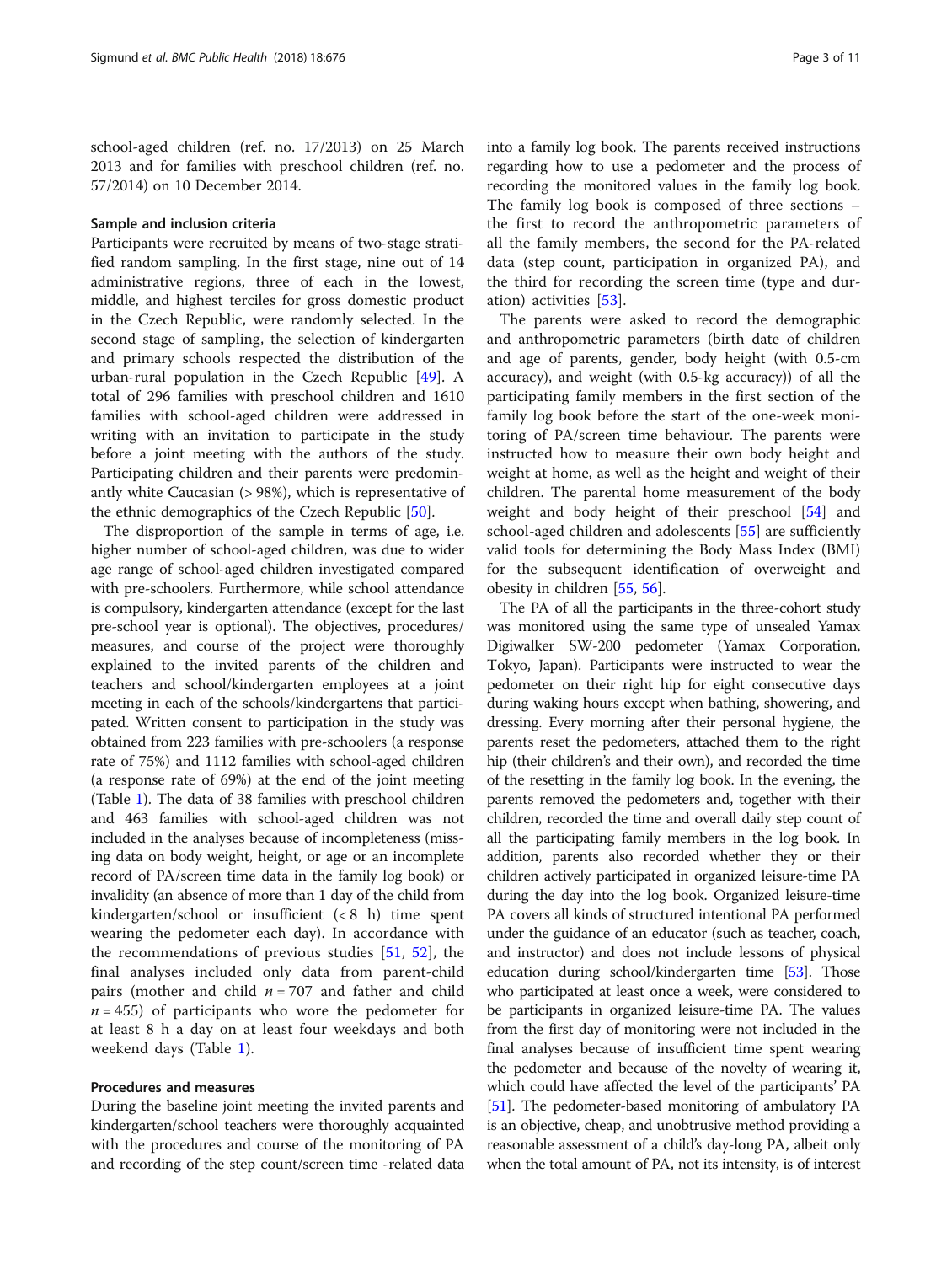|                                      | Families with preschool children |              | Families with school-aged children |               |  |  |
|--------------------------------------|----------------------------------|--------------|------------------------------------|---------------|--|--|
| Respondents addressed to participate | 296 (100%)                       |              | 1610 (100%)                        |               |  |  |
| Written consent obtained (%*)        | 223 (75.3%)                      |              | 1112 (69.1%)                       |               |  |  |
| Initiating research (%*)             | 215 (72.6%)                      |              | 1040 (64.6%)                       |               |  |  |
| The final set with valid data (%*)   | 185 (62.5%)                      |              | 649 (40.3%)                        |               |  |  |
|                                      |                                  |              | 1st-3rd grade                      | 4th-5th grade |  |  |
| Parent-child dyads                   |                                  | M (SD)       | M(SD)                              | M (SD)        |  |  |
| Mothers                              | $\cal N$                         | 164          | 289                                | 254           |  |  |
|                                      | Age (years)                      | 36.19 (4.20) | 38.19 (4.04)                       | 38.94 (4.05)  |  |  |
|                                      | BMI ( $kg/m2$ )                  | 24.02 (3.99) | 23.42 (3.68)                       | 23.91 (3.82)  |  |  |
|                                      | Overweight                       | 24.39%       | 19.04%                             | 20.87%        |  |  |
|                                      | Obese                            | 9.76%        | 8.30%                              | 7.87%         |  |  |
| Fathers                              | ${\cal N}$                       | 107          | 187                                | 161           |  |  |
|                                      | Age (years)                      | 38.91 (5.29) | 40.15 (4.25)                       | 41.38 (5.22)  |  |  |
|                                      | BMI ( $kg/m2$ )                  | 26.04 (3.34) | 26.81 (3.42)                       | 26.64 (3.19)  |  |  |
|                                      | Overweight                       | 50.47%       | 49.20%                             | 63.31%        |  |  |
|                                      | Obese                            | 11.21%       | 17.11%                             | 14.91%        |  |  |
| Girls                                | ${\cal N}$                       | 88           | 173                                | 159           |  |  |
|                                      | Age (years)                      | 5.59 (0.74)  | 7.92 (0.81)                        | 10.61(0.74)   |  |  |
|                                      | BMI $(kq/m2)$                    | 15.13 (2.41) | 16.38 (2.51)                       | 17.70 (3.00)  |  |  |
|                                      | Overweight                       | 9.09%        | 15.60%                             | 13.83%        |  |  |
|                                      | Obese                            | 9.09%        | 6.94%                              | 7.55%         |  |  |
| Boys                                 | $\overline{N}$                   | 97           | 172                                | 145           |  |  |
|                                      | Age (years)                      | 5.68 (0.73)  | 8.00 (0.84)                        | 10.62 (0.75)  |  |  |
|                                      | BMI ( $kg/m2$ )                  | 15.41 (1.81) | 16.65 (2.86)                       | 17.67 (2.75)  |  |  |
|                                      | Overweight                       | 6.18%        | 15.12%                             | 17.93%        |  |  |
|                                      | Obese                            | 9.28%        | 13.95%                             | 8.28%         |  |  |

<span id="page-3-0"></span>**Table 1** Summary sample characteristics (N, %, mean (standard deviation))

 $% *$  – percent of the initial sample addressed

% – overweight/obesity; overweight or obesity in children represents a BMI from the 85th to 97th or greater than the 97th percentile of the WHO growth charts [[71,](#page-10-0) [72](#page-10-0)]. Overweight and obesity in parents represents a BMI from 25 kg/m<sup>2</sup> to 29.9 kg/m<sup>2</sup> and greater than or equal to 30 kg/m<sup>2</sup>, respectively [[73\]](#page-10-0) N number, M arithmetic mean, SD standard deviation, BMI Body mass index

[[57](#page-10-0), [58](#page-10-0)]. The good validity and reliability of the hip-worn Yamax Digiwalker SW-200 step count measurement support the use of the Digiwalker for assessing free-living PA in preschool [\[58\]](#page-10-0) and school-aged children [\[57](#page-10-0)–[59](#page-10-0)], as well as in adults [\[60](#page-10-0)].

The sedentary behaviour of all family members was self-reported in the family log book by the parents. However, rather than all types of sedentary behaviours, attention was focused on screen time activities only, since they allow more accurate discrimination of health-risk behaviours than total sedentary behaviour does [[61,](#page-10-0) [62](#page-10-0)]. The duration and type of entertainment screen time (sitting/lying while watching TV and sitting/ lying in front of a PC (notebook, tablet, or smartphone) and not for school/work purposes) was recorded with an accuracy of 10 min by the parents, together with their children, each evening. The parent-proxy assessment of the amount of time their children spent watching TV daily exhibits an acceptable 7-to-14-day test-retest reliability (ICC = 0.78,  $p < 0.001$ ) [\[63](#page-10-0)] and shows a strong positive correlation with direct home time-lapse videos  $(r = 0.84, p < 0.001)$  [[64](#page-10-0)].

### Data management

The step count/screen time data was reviewed to check for extreme values. The daily step count variable represented the mean difference between the morning (pedometer turned on) and evening (pedometer turned off) step count/screen time on the days of the week that were monitored. Daily step count values below 1000 or exceeding 30,000 were truncated to these recommended limit values, respectively [\[37](#page-9-0), [51\]](#page-10-0), and included in the analyses. Weekly averages were calculated by adding 2/7 of the weekend day average and 5/7 of the weekday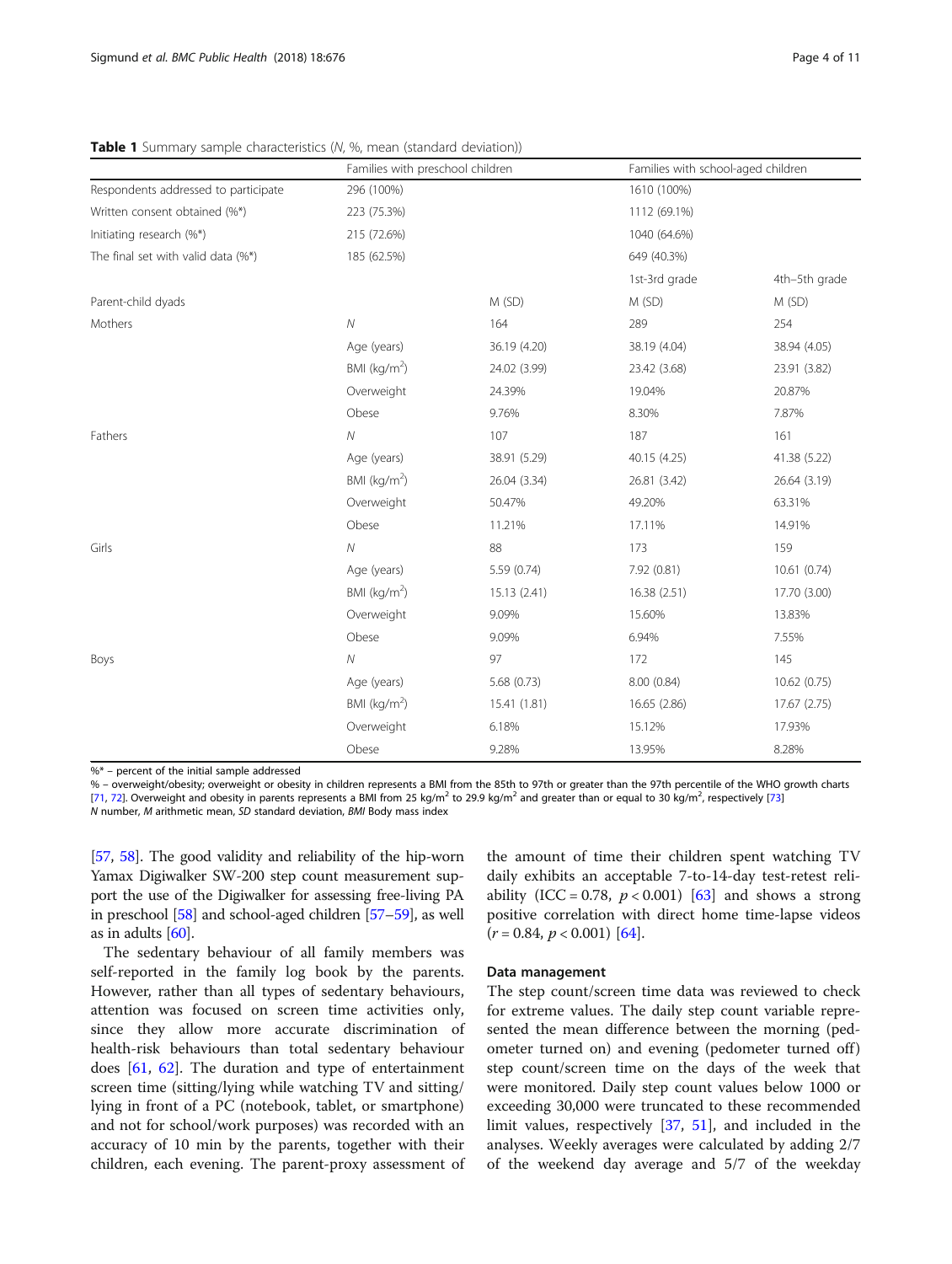average. If step count and screen time were recorded on four weekdays, data for the one missing weekday based on the participant's personal mean scores was added. The participants whose step count/screen time data was missing for more than 1 day were excluded from the analyses. The daily step count recommendation for preschool children was set at a value of 11,500 steps/day [[65\]](#page-10-0). For school-aged children, a value of  $13,000$  steps/ day was applied for boys and 11,000 steps/day for girls [[53,](#page-10-0) [66\]](#page-10-0), and for adults it was a value of 10,000 steps/day [[67\]](#page-10-0). Daily screen time shorter than 10 min was not counted and if it was longer than 14 h it was shortened to this recommended value [\[53\]](#page-10-0). Excessive screen time for preschool children was defined as more than 1 h/day [[68,](#page-10-0) [69](#page-10-0)] and for school-aged children  $[61, 62]$  $[61, 62]$  $[61, 62]$  $[61, 62]$  $[61, 62]$  and for adults as two or more hours a day [\[70\]](#page-10-0).

The BMI was calculated as the body weight (kg) divided by the square of body height (m). The chronological age of all family members was calculated from their date of birth until the first monitoring day. Age-specific cut-off points [\[71](#page-10-0)–[73\]](#page-10-0) were used to define the prevalence of overweight/obesity. Overweight or obesity in children is represented by a BMI from the 85th to 97th or greater than the 97th percentile of the WHO growth charts, respectively [[71,](#page-10-0) [72](#page-10-0)]. Overweight and obesity in parents is represented by a BMI from 25 kg/m<sup>2</sup> to 29.9 kg/m<sup>2</sup> and greater than or equal to 30 kg/m<sup>2</sup>, respectively [\[73](#page-10-0)].

### Statistical analyses

Descriptive characteristics for the daily step count, prevalence of overweight and obesity, percentages of participants who met the daily step count recommendations, percentages of participants with excessive daily screen time, and frequency of participation in organized leisure-time PA were calculated for all family members (girls, boys, mothers, and fathers) separately. Summary sample characteristics are represented by means and standard deviations. The daily step count data is presented in the form of means and a 95% confidence interval or percentages. Logistic regression models (Enter Method) were used to identify which family-related variables (achievement of the recommended daily step count, excessive screen time, parental overweight/obesity, participation in organized leisure-time PA, and the gender of children) were associated with children of normal body weight and overweight/obese children achieving the step count recommendations separately). The models were adjusted for age category and gender of children. We used ordinary single-level regression, because initial analyses were not significantly altered by clustering of data by school/kindergarten. An independent t-test (2-tailed) was used to compare the daily step count (as presented in Fig. [1\)](#page-5-0) of participants and non-participants in organized leisure-time PA split by gender and the level of body weight of the children. The Statistical Package for the Social Sciences (SPSS) for Windows v.22 software (IBM Corp. Released 2013. Armonk, NY, USA) was used for data management and all statistical analyses. The alpha level of significance was set at the minimum value of 0.05 for all the statistical analyses.

# Results

Among the children (420 girls and 414 boys), the prevalence of overweight was observed in 13.6% (7.6% were classified as obese) of the girls and 14.0% (10.9% were classified as obese) of the boys. Of the 185 preschoolers, the incidence of overweight was detected in 7.6% (and that of obesity in 9.2%) of them, while among the school-aged children the representation of overweight amounted to 15.6% (and that of obesity to 9.3%) out of the total number of 649 school-aged children (Table [1\)](#page-3-0).

The relationship between children's PA and parental indicators of health-related behaviours is presented in Table [2](#page-6-0). Using the binary measures of achieving the recommended levels of daily step count, we found strong positive associations between mothers' and children's step count ( $p < 0.05$ ), regardless of the maternal and children's level of body weight. Fathers' PA and level of body weight were only significantly associated with non-overweight children achieving the daily step count recommendation (Table [2\)](#page-6-0).

While achievement of the recommended step count level by fathers significantly increased the odds of non-overweight children achieving the daily step count recommendations, parental overweight/obesity status significantly reduced these odds. The active participation of parents in organized leisure-time PA, regardless of their gender, did not significantly affect the odds of their children achieving the daily step count recommendations, regardless of their level of body weight. Conversely, non-overweight children participating in organized leisure-time PA at least once weekly were more likely to meet the recommended daily step count levels than their counterparts without organized leisure-time PA.

The active participation of children in organized leisure-time PA (at least once a week) was positively associated with a significantly higher daily step count on weekdays in non-overweight and overweight/obese boys in comparison with non-participants in such activities (Fig. [1](#page-5-0)). The significant difference in the daily step count between boys (girls) who participated in organized leisure-time PA and those who did not do so ranged from 1764 to 2152 (1408–1471) steps on weekdays. Except for non-overweight boys, no significant differences in the daily step count at weekends were found in terms of gender and body weight between participants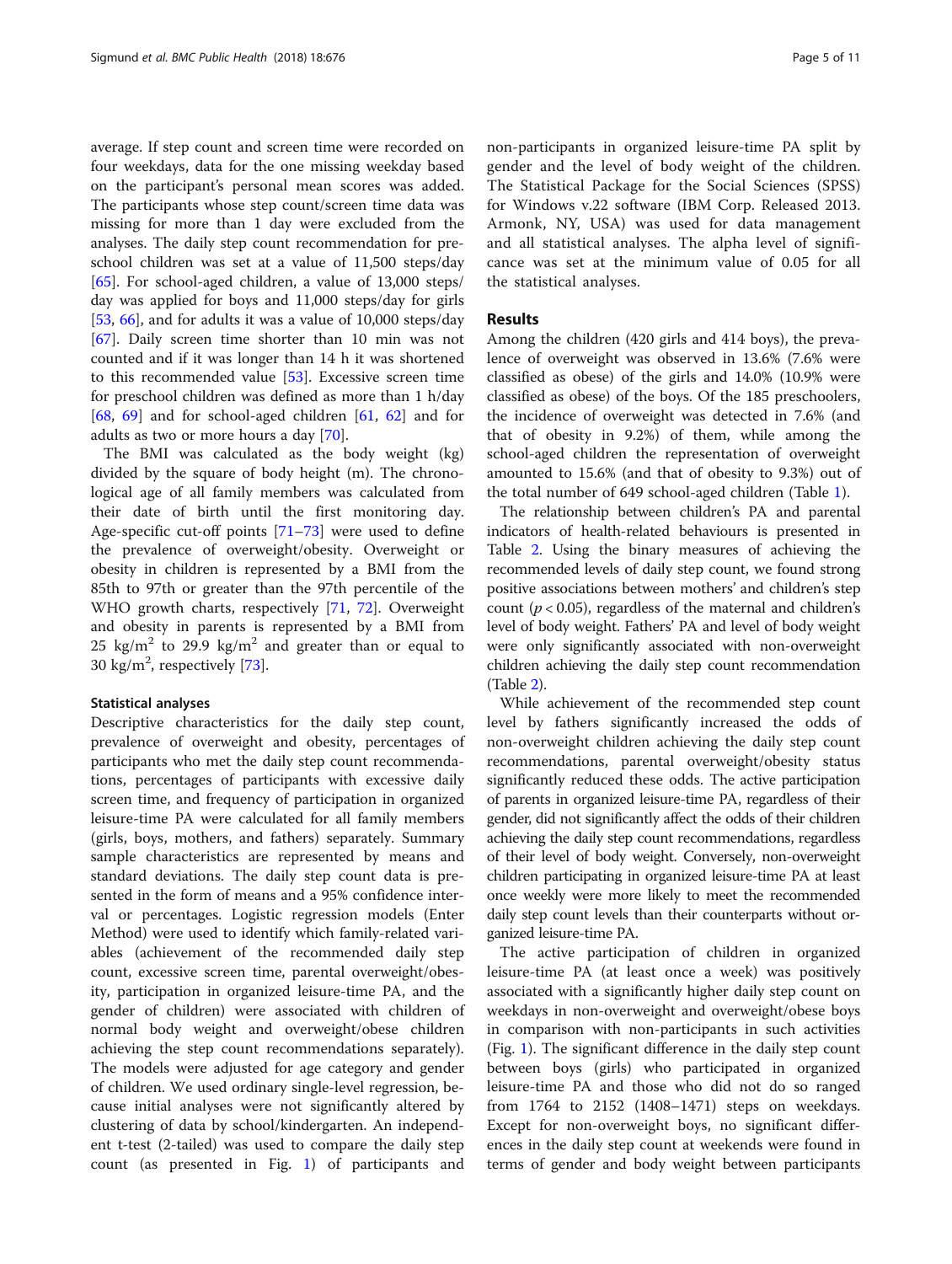<span id="page-5-0"></span>

and non-participants in organized leisure-time PA. For all children, regardless of gender, body weight, or participation in organized PA, a lower daily step count was visible at weekends than on school days (Fig. 1).

# **Discussion**

The plethora of studies confirm the influential role of parents on the PA of their children through a variety of mechanisms, including parents taking responsibility for PA care [[33](#page-9-0)], support [\[8](#page-9-0), [35](#page-9-0), [36](#page-9-0)], encouragement [\[7](#page-9-0)], and engagement [[33](#page-9-0)]. Nonetheless, it has not yet been explained sufficiently which of the parental health-related indicators help children achieve the recommended level of PA or how these indicators vary between non-overweight and overweight/obese children. The results of this three-cohort study extend the current knowledge in the area of the parent-child PA relationship in a random sample of families with non-overweight and overweight/obese preschool and school-aged children. Another original

feature of the present study is represented by the genderand age category-stratified analyses of daily step count (specifically, the achievement of the daily step count recommendations) in all the members of families with non-overweight and overweight/obese children.

In response to the specific objective of the study, it was revealed that maternal achievement of PA recommendation  $(≥ 10,000$  steps/day) significantly helped all children, regardless of their body weight, to reach the recommended daily step count. And furthermore, the active participation of children in organized leisure-time PA increased the odds of all children achieving the daily step count recommendations; however, for overweight/obese children this remained non-significant. Many studies confirmed that there is a positive relationship between the objectively monitored PA (or proxy-reported screen time) of parents and their children [\[10](#page-9-0), [17,](#page-9-0) [22](#page-9-0)–[24,](#page-9-0) [26](#page-9-0), [28,](#page-9-0) [37](#page-9-0), [39,](#page-10-0) [74](#page-10-0), [75\]](#page-10-0). However, only a few of them focused on the analyses of the parent-child relationship in terms of meeting the PA/screen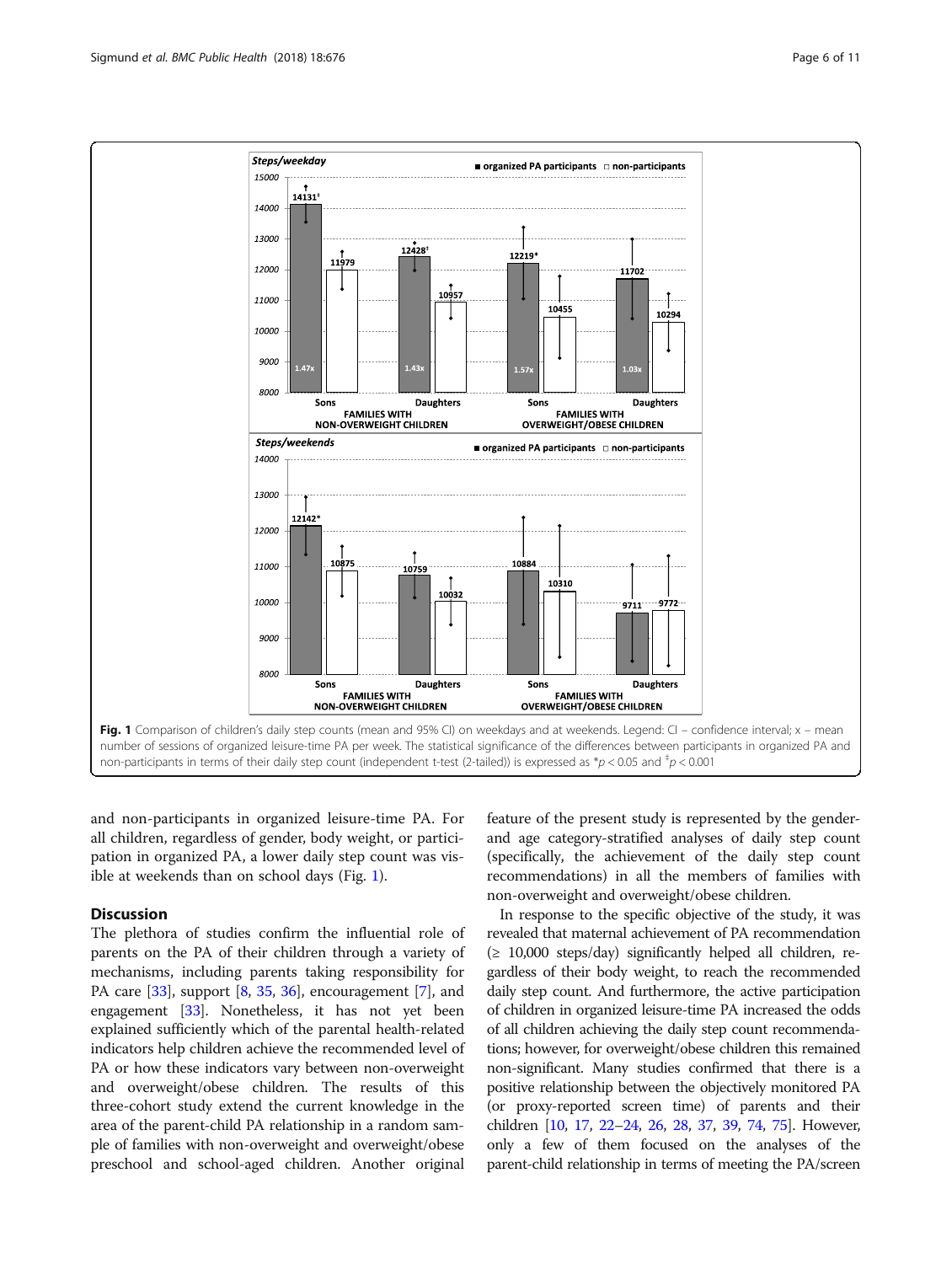|                              | Meeting daily step count recommendation<br>11,500 SC/day for preschoolers and 13,000/11000 SC/day for school-aged boys/girls |                                   |                                       |                                   |           |                                   |                                         |                                  |               |                   |           |               |
|------------------------------|------------------------------------------------------------------------------------------------------------------------------|-----------------------------------|---------------------------------------|-----------------------------------|-----------|-----------------------------------|-----------------------------------------|----------------------------------|---------------|-------------------|-----------|---------------|
|                              |                                                                                                                              |                                   | Families with non-overweight children |                                   |           |                                   | Families with overweight/obese children |                                  |               |                   |           |               |
|                              | $%$ <sup>a</sup>                                                                                                             | <b>OR</b>                         | 95% CI                                | $\%$ <sup>a</sup>                 | <b>OR</b> | 95% CI                            | $%$ <sup>a</sup>                        | <b>OR</b>                        | 95% CI        | $\%$ <sup>a</sup> | OR        | 95% CI        |
| Parent                       |                                                                                                                              | Mother in the model ( $n = 582$ ) |                                       | Father in the model ( $n = 357$ ) |           | Mother in the model ( $n = 125$ ) |                                         | Father in the model ( $n = 98$ ) |               |                   |           |               |
| Step counts                  |                                                                                                                              |                                   |                                       |                                   |           |                                   |                                         |                                  |               |                   |           |               |
| < 10,000<br>steps/day        | 38.7                                                                                                                         | Ref.                              |                                       | 43.8                              | Ref.      |                                   | 27.6                                    | Ref.                             |               | 33.3              | Ref.      |               |
| $\geq 10,000$<br>steps/day   | 67.1                                                                                                                         | $3.50***$                         | $2.29 - 5.34$                         | 68.0                              | $2.41***$ | $1.37 - 4.26$                     | 47.6                                    | $2.98*$                          | $1.16 - 7.65$ | 57.8              | 1.29      | $0.42 - 3.91$ |
| Screen time                  |                                                                                                                              |                                   |                                       |                                   |           |                                   |                                         |                                  |               |                   |           |               |
| $<$ 2 h per<br>day           | 53.2                                                                                                                         | Ref.                              |                                       | 59.2                              | Ref.      |                                   | 45.8                                    | Ref.                             |               | 48.1              | Ref.      |               |
| $\geq$ 2 h per<br>day        | 50.8                                                                                                                         | 0.98                              | $0.59 - 1.65$                         | 52.7                              | 0.99      | $0.56 - 1.78$                     | 15.8                                    | $0.14***$                        | $0.03 - 0.59$ | 37.5              | 0.38      | $0.10 - 1.34$ |
| Weight status                |                                                                                                                              |                                   |                                       |                                   |           |                                   |                                         |                                  |               |                   |           |               |
| Normal<br>weight             | 52.9                                                                                                                         | Ref.                              |                                       | 65.1                              | Ref.      |                                   | 32.9                                    | Ref.                             |               | 58.1              | Ref.      |               |
| Overweight/<br>obesity       | 49.2                                                                                                                         | 1.02                              | $0.62 - 1.66$                         | 50.0                              | $0.50*$   | $0.28 - 0.89$                     | 35.5                                    | 1.09                             | $0.43 - 2.77$ | 37.0              | 0.42      | $0.13 - 1.34$ |
| Organized PA                 |                                                                                                                              |                                   |                                       |                                   |           |                                   |                                         |                                  |               |                   |           |               |
| No                           | 49.7                                                                                                                         | Ref.                              |                                       | 54.9                              | Ref.      |                                   | 35.8                                    | Ref.                             |               | 51.6              | Ref.      |               |
| Yes $(21x)$<br>per week)     | 56.0                                                                                                                         | 1.10                              | $0.71 - 1.71$                         | 56.1                              | 0.62      | $0.34 - 1.12$                     | 34.1                                    | 0.53                             | $0.17 - 1.62$ | 39.3              | 0.46      | $0.13 - 1.65$ |
| Children                     |                                                                                                                              |                                   |                                       |                                   |           |                                   |                                         |                                  |               |                   |           |               |
| Gender                       |                                                                                                                              |                                   |                                       |                                   |           |                                   |                                         |                                  |               |                   |           |               |
| Boys                         | 48.2                                                                                                                         | Ref.                              |                                       | 52.3                              | Ref.      |                                   | 29.8                                    | Ref.                             |               | 35.6              | Ref.      |               |
| Girls                        | 54.2                                                                                                                         | 1.16                              | $0.77 - 1.77$                         | 57.8                              | 0.86      | $0.50 - 1.50$                     | 41.9                                    | $3.17*$                          | $1.22 - 8.26$ | 53.1              | $3.82*$   | 1.05-13.91    |
| School grade                 |                                                                                                                              |                                   |                                       |                                   |           |                                   |                                         |                                  |               |                   |           |               |
| Preschool                    | 55.1                                                                                                                         | Ref.                              |                                       | 61.1                              | Ref.      |                                   | 42.9                                    | Ref.                             |               | 66.7              | Ref.      |               |
| 1st-3rd<br>grade             | 48.4                                                                                                                         | 0.80                              | $0.46 - 1.41$                         | 52.7                              | 0.60      | $0.29 - 1.24$                     | 33.8                                    | 0.23                             | $0.05 - 1.16$ | 38.3              | 0.31      | $0.06 - 1.68$ |
| 4th-5th<br>grade             | 51.7                                                                                                                         | 0.95                              | $0.58 - 1.56$                         | 53.4                              | 0.72      | $0.38 - 1.37$                     | 33.1                                    | 0.32                             | $0.07 - 1.42$ | 41.3              | 0.70      | $0.13 - 3.72$ |
| Entertainment ST             |                                                                                                                              |                                   |                                       |                                   |           |                                   |                                         |                                  |               |                   |           |               |
| Non-excessive 55.2           |                                                                                                                              | Ref.                              |                                       | 58.4                              | Ref.      |                                   | 44.3                                    | Ref.                             |               | 47.7              | Ref.      |               |
| Excessive                    | 46.6                                                                                                                         | 0.75                              | $0.45 - 1.23$                         | 48.6                              | 0.55      | $0.29 - 1.05$                     | 24.4                                    | 0.29                             | $0.07 - 1.17$ | 37.9              | 0.80      | $0.22 - 2.85$ |
| Organized PA                 |                                                                                                                              |                                   |                                       |                                   |           |                                   |                                         |                                  |               |                   |           |               |
| No                           | 41.8                                                                                                                         | Ref.                              |                                       | 43.4                              | Ref.      |                                   | 27.9                                    | Ref.                             |               | 45.2              | Ref.      |               |
| Yes $(21\times$<br>per week) | 57.6                                                                                                                         | $1.80*$                           | $1.13 - 2.87$                         | 61.5                              | $2.85***$ | $1.54 - 5.27$                     | 41.7                                    | 2.37                             | $0.88 - 6.40$ | 50.0              | 1.99      | $0.64 - 6.22$ |
| Nagelkerke R <sup>2</sup>    |                                                                                                                              | $0.15***$                         |                                       |                                   | $0.17***$ |                                   |                                         | $0.37***$                        |               |                   | $0.27***$ |               |

<span id="page-6-0"></span>Table 2 Logistic regression analysis: odds ratios and 95% confidence intervals for meeting the daily step count recommendations in non-overweight and overweight/obese children, separately for the mother-child and father-child pairs included in the model

The models were adjusted for age category and gender of children

Organized PA – structured/organized leisure-time physical activity (e.g. sports training) does not include lessons of physical education during school/kindergarten time

Entertainment ST – sitting/lying while watching TV and sitting/lying in front of a PC (notebook, tablet, or smartphone) and not for school/work purposes (Excessive – more than 1 h/day for preschool children and more than 2 h/day for school-aged children; Non-excessive – less than the excessive amount) %<sup>a</sup> proportion of children (daughters, sons) who met the pedometer-based recommendation for daily step counts (a value of 11,500 steps/day for preschool children and a value of 13,000 steps/day for school-aged boys and 11,000 steps/day for school-aged girls) in the given area

OR odds ratio, 95% CI confidence interval, Ref. reference group,  $R^2$  Nagelkerke coefficient of determination, logistic model, Enter method The statistical significance is expressed as  $p < 0.05$ ,  $\frac{p}{p} < 0.01$ ,  $\frac{p}{p} < 0.001$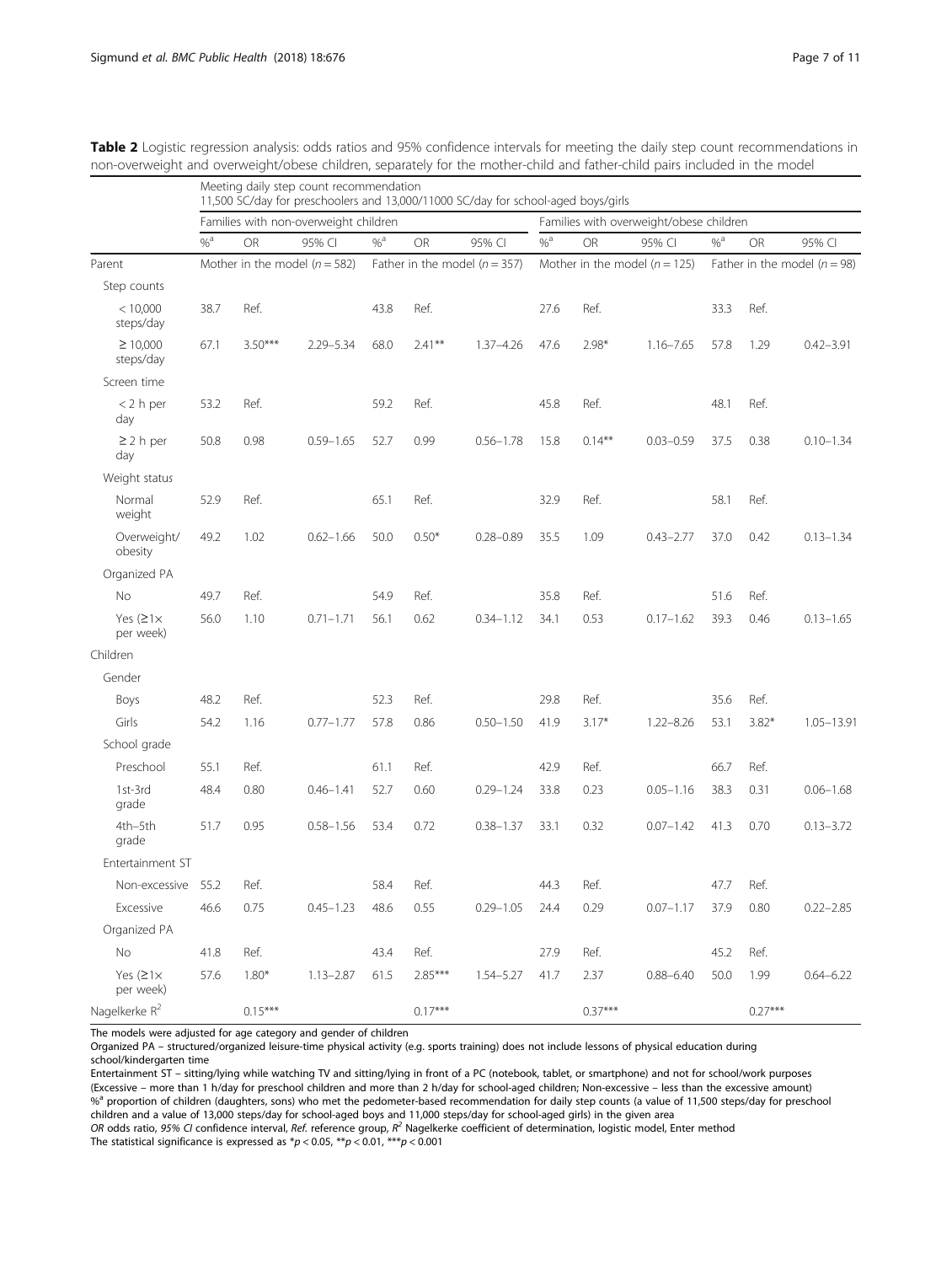time recommendations (daily hours of screen time [\[10,](#page-9-0) [75](#page-10-0), [76](#page-10-0)]; pedometer-determined daily step count [\[39\]](#page-10-0); minutes spent daily on moderate-to-vigorous accelerometer-based PA [[17](#page-9-0)]), or categorizing the level of PA/screen time (median of moderate-to-vigorous accelerometer-based PA [[24](#page-9-0)]; median of Caltrac accelerometer counts per hour [\[28](#page-9-0)]; tertile of pedometer-determined daily step count [\[37\]](#page-9-0)). The present study therefore adds to the body of knowledge regarding the existence of a relationship between parents' and children's achievement of the PA recommendations.

Similarly to other studies [\[22,](#page-9-0) [23,](#page-9-0) [26,](#page-9-0) [34](#page-9-0)], we found stronger positive relationships between mother-child PA than father-child PA in families with both non-overweight and overweight/obese children. In addition to those studies, we found that in families with overweight/obese children the mother's behaviour (PA and screen time) is even more closely associated with their children's PA than that of the father. On the other hand, only fathers' body weight had a negative effect on the odds of their children meeting the step count recommendations. No such association was observed in our study regarding mothers' body weight. Perhaps overweight/obese children are more likely to adopt patterns of parental behaviour than children of normal body weight. This idea is supported by the finding of lower differences in the daily step count among individual members of families with overweight/obese children compared to families with non-overweight children, where the child's PA exceeds the parental activity.

The active participation of parents in organized leisure-time PA did not affect the odds of overweight/obese or non-overweight children achieving the daily step count recommendation. In one of the rare studies on the topic, Erkelenz et al. [[77](#page-10-0)] also analysed the relationship of parental PA and the participation of their six-to-eight-year-old children in organized sports in addition to parent-child PA. They did not observe relationship between parental and children's PA; however, children with at least one active parent displayed more minutes of participation in organized sports. The absence of a parent-child PA relationship but a higher level of participation of children in organized sport in the event of there being at least one more active parent indicates that parental support for children's PA could be more important than parents' joint PA [\[77\]](#page-10-0). The greater significance of parental support for children's PA than of parent-child PA is also highlighted by meta-analytical studies [[35](#page-9-0), [36\]](#page-9-0), which also encourage further verification of the relationship between parent-child PA and various types of parental support for their children's PA and their children's actual PA.

The present study showed that an active participation in organized leisure-time PA (at least once a week) is the only one of the anthropometric and behavioural correlates of non-overweight children that was analysed which significantly increased the odds of daily step count recommendations being met. In the case of overweight/ obese children, active participation in organized leisure-time PA doubled the chance of their reaching the daily step count recommendation compared to those not attending organized leisure-time PA, but the result was not significant. Previous studies documented the positive contribution to the all-day objectively monitored PA of active participation in physical education lessons (step count, moderate-to-vigorous PA) in boys of normal weight and overweight/obese girls aged 9–11 [\[78](#page-10-0), [79](#page-10-0)]. In addition, these studies reported a significantly higher proportion of boys of normal weight and overweight/ obese girls who met the recommendation of 60 min of moderate-to-vigorous PA per day on a day with active participation in a physical education lesson than on a day without a physical education lesson. Therefore, it was expected that active participation in organized leisure-time PA would increase the chance of both non-overweight and overweight/obese children achieving the daily step count recommendations. However, a study among Finnish preschoolers did not reveal differences in light PA or moderate-or-vigorous PA among participants and non-participants in organized PA or between children of normal weight and overweight/ obese children [[23\]](#page-9-0). Significant differences in daily PA between participants and non-participants in organized leisure-time PA and between children of normal weight and overweight/obese children, as well as differences in PA between school days and weekend days, appear to be evident only after children start attending primary school [[26,](#page-9-0) [27,](#page-9-0) [53](#page-10-0)].

We concur with the idea that parental correlates relating to PA and the overweight/obesity of their children are related in different ways in developing versus developed countries [\[17](#page-9-0)], and there is still a need for more detailed disclosure of parent-child PA relationships. The challenge lies in determining ways to effectively motivate and support parents and other caregivers of young children to optimize practices related to young children's health-related behaviours [\[80](#page-10-0)]. There are several parental correlates of the objectively measured PA of preschool and school-aged children from Central and Eastern Europe that should receive more attention. It is necessary to include socioeconomic status of families and the level of parental education [[7,](#page-9-0) [20,](#page-9-0) [23,](#page-9-0) [30](#page-9-0), [81](#page-10-0)], incom-pleteness of families [[6,](#page-9-0) [21\]](#page-9-0), PA and support from classmates and siblings [[7,](#page-9-0) [8](#page-9-0)], and the type of residence and quality of the neighbourhood [[21](#page-9-0)].

# Strengths and limitations

The main strength of this three-cohort parent-child study is the involvement of all family members with preschool and school-aged children in the simultaneous monitoring of week-long ambulatory PA and screen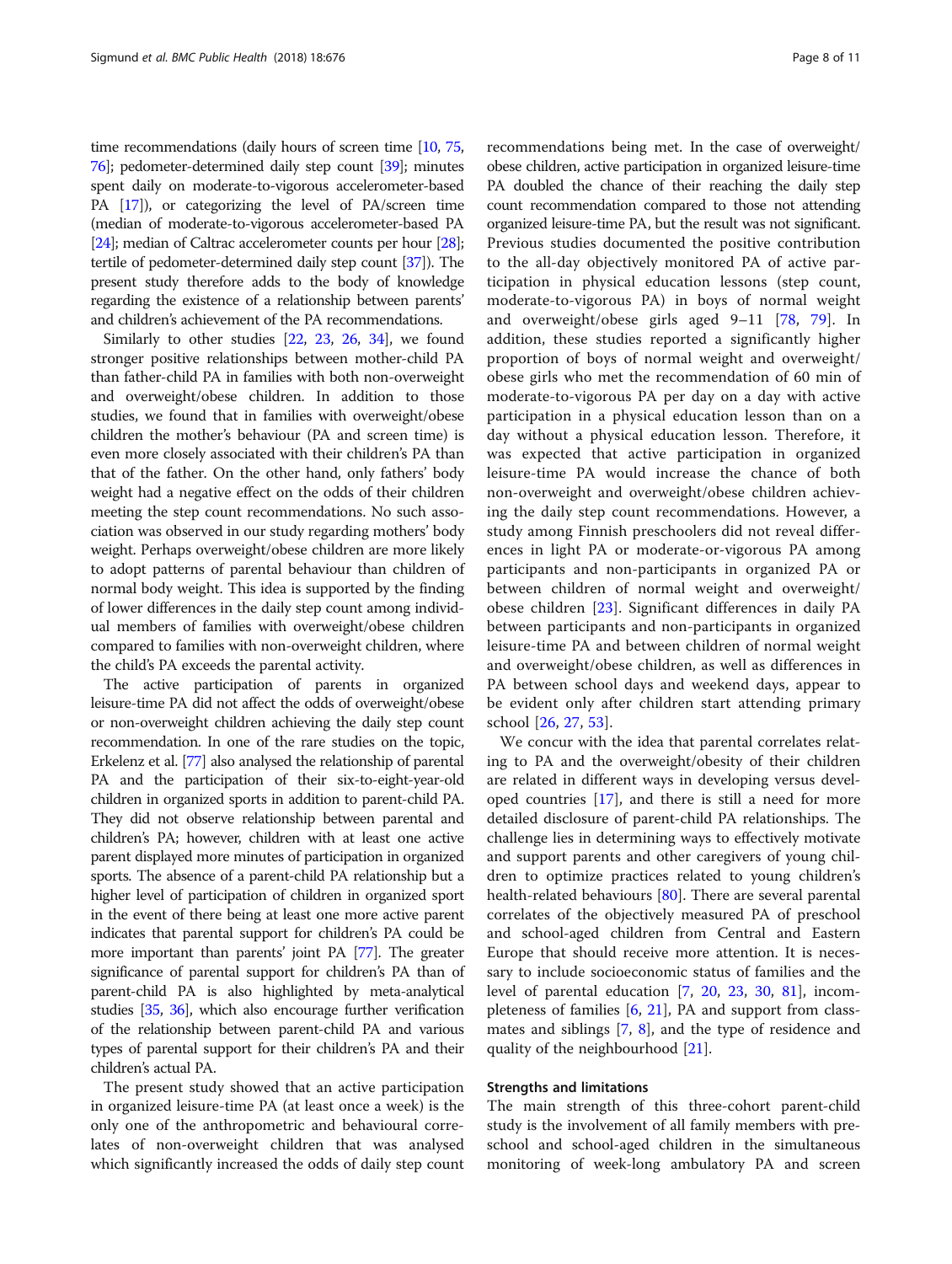time, as proxy-reported by parents. Moreover, contrary to comparable international studies [\[36,](#page-9-0) [80](#page-10-0)], the present research used stricter inclusion criteria for the final data analysis. Only data from children and their parents whose PA and screen time were monitored continuously for at least 8 h a day on at least four weekdays and both weekend days were analyses. This strictness provides a more valid comparison of the duration of parents' and children's daily step count and screen time between weekdays and weekend days, and helps reveal the variables increasing the odds of overweight/obesity among four-to-12-year-old Czech children. Another strength of the study is that the total amount of daily PA is supplemented with information about participation in organized sport.

However, the conclusions of any study need to be formulated under the spotlight of existing methodological limitations. Firstly, although the parental proxy-reported variables of their children's health-related behaviour (PA and screen time) are considered to be valid and reliable for assessing PA and screen time levels, there is always a possible bias caused by social desirability. However, the parents, kindergarten/school teachers, and children were not told what age and gender-related step count and screen time recommendations exist prior to the commencement of the eight-day monitoring of PA or during it. Moreover, the data from the first day of measurement was also excluded from the final data analysis because the recording of the first day was incomplete and the novelty of wearing the Yamax pedometer might have affected the initial activity (reactivity) [\[51\]](#page-10-0). Second, the PACPAC study uses pedometers to objectively capture PA, but unlike accelerometers, these pendulum arm tools are not designed to collect information on bouts, type or, in particular, the intensity of PA. However, these less expensive devices are recommended as an inexpensive, small-sized, easy-to-use, and objective (valid, reliable, and non-reactive) method that provides a summary output of daylong ambulatory PA (quantified as the step count) of preschool [[82,](#page-10-0) [83](#page-10-0)] and school-aged children [[84\]](#page-10-0) and adults [\[67](#page-10-0)] for the categorization of their achievement of the step count recommendations. Third, large differences in sample size and response rate of families with preschool and school-aged children could have a potential impact on the results of PA/screen time results. Families with preschool children were more likely to meet the inclusion criteria for weekly PA/screen time monitoring and provide valid anthropometric, PA/ screen time data than families with school-aged children. It may seem that attitude of families with preschool children to research is more responsible compared to families with school children; but in families with school-aged children, a lower response rate could imply more time spent on school duties and the start of childhood puberty. Finally, the cross-sectional design of this study does not allow the causality of the parent-child PA relationships to be ascertained, despite their statistical significance. However, given the age of preschoolers and school-aged children, it is more likely that parent health-related behaviour affects the behaviour of children than vice versa.

# Conclusions

Altogether, the results of this study underline the differences in the parent-child PA relationship between families with non-overweight and overweight/obese children and highlight the effect of maternal health-related behaviour on their children's PA. The mother's achievement of PA recommendation (≥ 10,000 steps/day) significantly helps all children, regardless of their body weight, to reach the recommended daily step count. Conversely, excessive screen time  $(≥ 2 h per day)$  in the mothers of overweight/obese children significantly reduces the odds of their achieving the recommended daily step count. Whilst the active participation of parents in organized leisure-time PA is not related to their children's PA, the active participation of children in organized leisure-time PA almost doubles or even multiplies the odds of their meeting the daily step count recommendation in both non-overweight and overweight/obese children. Involving all family members in inexpensive PA enhancement programmes (especially at weekends) and increasing the participation of all boys and girls, regardless of body weight and age category, in organized leisure-time PA could be a promising part of strategies for increasing daily PA and shaping an active lifestyle.

### **Abbreviations**

BMI: Body Mass Index; CI: Confidence interval; ICC: Intra class correlation; LR: Logistic regression; OR: Odds ratio; PA: Physical activity; PC: Computer use; Ref.: Reference group; SC: Step count; SD: Standard deviation; SPSS: Statistical package for the social sciences; ST: Screen time; TV: Television viewing; WHO: World Health Organization

#### Acknowledgements

The authors would like to thank all children and parents for participation in the study. Special thanks go to the school management members who helped facilitate the research.

### Funding

This study was supported by a research grant from the Czech Science Foundation under reg. No. 16-14620S titled "Association between physical activity behaviour in parents and their children: A three-cohort study of children aged 4-12 years". The funders had no role in the study design, data collection and analysis, decision to publish, or preparation of the study.

### Availability of data and materials

The data that support the findings of this study are available on request from the corresponding author ES. The data are not publicly available due to rules of funded projects.

### Authors' contributions

DS conceived the study, obtained the funding, and led manuscript writing. DS, ES, and PB prepared a research protocol survey and participated in data collection. DS and ES undertook the data analysis and interpreted the results. ES and AMG wrote the core of the manuscript with inputs from DS and PB.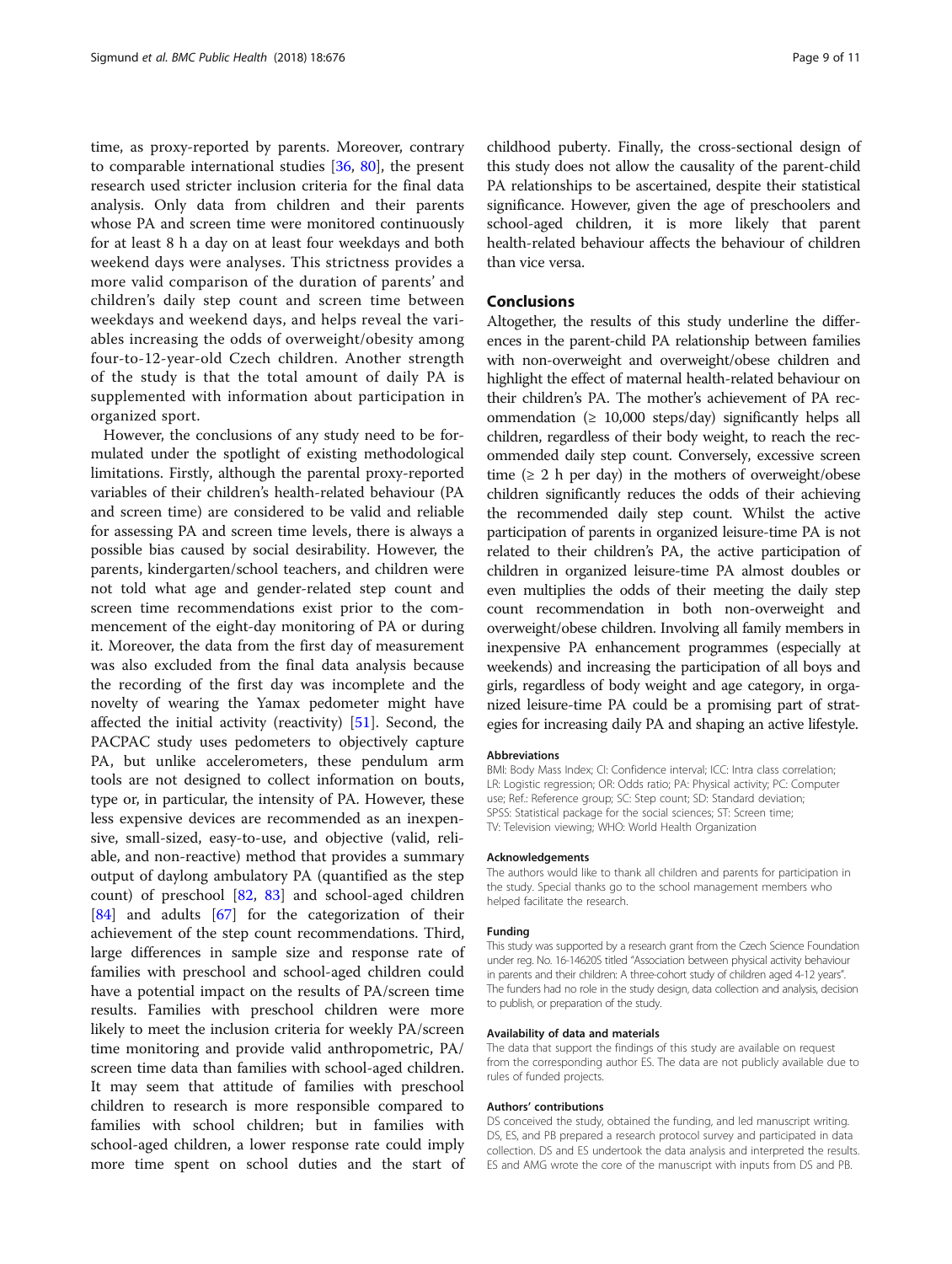<span id="page-9-0"></span>ES and AMG revised the manuscript during the review process. All authors interpreted, read and approved the final version of manuscript.

### Ethics approval and consent to participate

This study was approved by the Ethics committee of the Faculty of Physical Culture, Palacký University on 25th March 2013 for families with school-aged children (ref. no. 17/2013), and on 10th December 2014 for families with preschool children (ref. no. 57/2014). All children, teachers, and school management received detailed information on the design and purpose of the survey at a meeting at each of the participating schools. Participation of children and parents in each part of data collection was voluntary and without any financial incentives. Written informed consent was obtained from all participants. Parents consented to the inclusion of their children in this study. All participating members received feedback on the overall school results after data processing.

### Competing interests

The authors declare that they have no competing interests. Dr. Erik Sigmund is an Associate Editor for BMC Public Health.

## Publisher's Note

Springer Nature remains neutral with regard to jurisdictional claims in published maps and institutional affiliations.

### Author details

<sup>1</sup>Institute of Active Lifestyle, Faculty of Physical Culture, Palacký University Olomouc, Tr. Miru 117, 77111 Olomouc, Czech Republic. <sup>2</sup>Department of Health Psychology, Faculty of Physical Culture, Safarik University, Košice, Slovakia. <sup>3</sup>Graduate School, Košice Institute for Society and Health, Safarik University, Košice, Slovakia.

# Received: 27 December 2017 Accepted: 22 May 2018 Published online: 31 May 2018

### References

- 1. Biddle SJH, Nigg CR. Theories of exercise behavior. Int J Sport Psychol. 2000; 31:290–304.
- 2. Bronfenbrenner U. Ecology of the family as a context for human development: research perspectives. Dev Psychol. 1986;22:723–42.
- 3. Bandura A. Social learning theory. New York: General Learning Press; 1977.
- 4. Bandura A. Self-efficacy: The exercise of control. New York: W.H. Freeman; 1997.
- 5. Case A, Paxson C. Parental behavior and child health. Health Aff (Millwood). 2002;21:164–78.
- 6. Carson V, Stearns J, Janssen I. The relationship between parental physical activity and screen time behaviours and the behaviours of their young children. Pediatr Exerc Sci. 2015;27:390–5.
- 7. McMinn AM, Griffin SJ, Jones AP, van Sluijs EMF. Family and home influences on children's after-school and weekend physical activity. Eur J Pub Health. 2013;23:805–10.
- 8. Prochaska JJ, Rodgers MW, Sallis JF. Association of parent and peer support with adolescent physical activity. Res Q Exerc Sport. 2002;73:206–10.
- 9. Lampard AM, Jurkowski JM, Davison KK. The family context of low-income parents who restrict child screen time. Child Obes. 2013;9(5):386–92.
- 10. Wijtzes AI, Jansen W, Kamphuis CBM, Jaddoe VWV, Moll HA, Tiemeier H, et al. Increased risk of exceeding entertainment-media guidelines in preschool children from low socioeconomic background: the generation R study. Prev Med. 2012;55:325–9.
- 11. Kaseva K, Hintsa T, Lipsanen J, Pulkki-Råback L, Hintsanen M, Yang X, et al. Parental physical activity associates with offspring's physical activity until middle age: a 30-year study. J Phys Act Health. 2017;14:520–31.
- 12. Telama R, Yang X, Leskinen E, Kankaanpää A, Hirvensalo M, Tammelin T, et al. Tracking of physical activity from early childhood through youth into adulthood. Med Sci Sports Exerc. 2014;46:955–62.
- 13. Kwon S, Janz KF, Letuchy EM, Burns TL, Levy SM. Active lifestyle in childhood and adolescence prevents obesity development in young adulthood. Obesity (Silver Spring). 2015;23:2462–9.
- 14. Shankaran S, Bann C, Das A, Lester B, Bada H, Bauer CR, et al. Risk for obesity in adolescence starts in early childhood. J Perinatol. 2011;31:711–6.
- 15. Guo S, Huang C, Maynard L, Demerath E, Towne B, Chumlea WC, et al. Body mass index during childhood, adolescence and young adulthood in relation

to adult overweight and adiposity: the Fels longitudinal study. Int J Obes Relat Metab Disord. 2000;24:1628–35.

- 16. Whitaker RC, Wright JA, Pepe MS, Seidel KD, Dietz W. Predicting obesity in young adulthood from childhood and parental obesity. N Engl J Med. 1997;337:869–73.
- 17. Muthuri SK, Onywera VO, Tremblay MS, Broyles ST, Chaput JP, Fogelholm M, et al. Relationships between parental education and overweight with childhood overweight and physical activity in 9-11 year old children: results from a 12-country study. PLoS One. 2016;11:e0147746.
- 18. Parrika S, Mäki P, Levälahti E, Lehtinen-Jacks S, Martelin T, Laatikainen T. Associations between parental BMI, socioeconomic factors, family structure and overweight in Finnish children: a path model approach. BMC Public Health. 2015;15:271.
- 19. Kitsantas P, Gaffney KF. Risk profiles for overweight/obesity among preschoolers. Early Hum Dev. 2010;86:563–8.
- 20. Hesketh KR, McMinn AM, Ekelund U, Sharp SJ, Collings PJ, Harvey NC, et al. Objectively measured physical activity in four-year-old British children: a cross-sectional analysis of activity patterns segmented across the day. Int J Behav Nutr Phys Act. 2014;11:1.
- 21. Pouliou T, Sera F, Griffiths L, Joshi H, Geraci M, Cortina-Borja M, et al. Environmental influences on children's physical activity. J Epidemiol Community Health. 2015;69:77–85.
- 22. Sijstma A, Sauer PJJ, Corpeleijn E. Parental correlation of physical activity and body mass index in young children- the GECKO Drenthe cohort. Int J Behav Nutr Phys Act. 2015;12:132.
- 23. Matarma T, Tammelin T, Kulmala J, Koski P, Hurme S, Langström H. Factors associated with objectively measured physical activity and sedentary time of 5–6-year-old children in the STEPS study. Early Child Dev Care. 2017;187:1863–73.
- 24. Fuemmeler BF, Anderson CB, Mâsse LC. Parent-child relationship of directly measured physical activity. Int J Behav Nutr Phys Act. 2011;8:17.
- 25. Hennessy E, Hughes SO, Goldberg JP, Hyatt R, Economos CD. Parent-child interactions and objectively measured child physical activity: a crosssectional study. Int J Behav Nutr Phys Act. 2010;7:71.
- 26. Jacobi D, Caille A, Borys J-M, Lommez A, Couet C, Charles M-A, et al. Parentoffspring correlations in pedometer-assessed physical activity. PLoS One. 2011;6:e29195.
- 27. McMurray RG, Berry DC, Schwartz TA, Hall EG, Neal MN, Li S, et al. Relationships of physical activity and sedentary time in obese parent-child dyads: a cross-sectional study. BMC Public Health. 2016;16:124.
- 28. Moore LL, Lombardi DA, White MJ, Campbell JL, Oliveria SA, Ellison RC. Influence of parents' physical activity levels on activity levels of young children. J Pediatr. 1991;118:215–9.
- 29. Tu AW, Watts AW, Masse LC. Parent-adolescent patterns of physical activity, sedentary behaviors and sleep among a sample of overweight and obese adolescents. J Phys Act Health. 2015;12:1469–76.
- 30. Downing KL, Hinkley T, Hesketh KD. Associations of parental rules and socioeconomic position with preschool children's sedentary behaviour and screen time. J Phys Act Health. 2015;12:515–21.
- 31. Oliver M, Schofield GM, Schluter PJ. Parent influences on preschoolers' objectively assessed physical activity. J Sci Med Sport. 2010;13:403–9.
- 32. Langer SL, Crain AL, Senso MM, Levy RL, Sherwood NE. Predicting child physical activity and screen time: parental support for physical activity and general parenting styles. J Pediatr Psychol. 2014;39:633–42.
- 33. Vander Ploeg KA, Kuhle S, Maximova K, McGavock J, Wu B, Veugelers PJ. The importance of parental beliefs and support for pedometer-measured physical activity on school days and weekend days among Canadian children. BMC Public Health. 2013;13:1132.
- 34. Griffith JR, Clasey JL, King JT, Gantz S, Kryscio RJ, Bada HS. Role of parents in determining children's physical activity. World J Pediatr. 2007;3:265–0.
- 35. Gustafson SL, Rhodes RE. Parental correlates of physical activity in children and early adolescents. Sports Med. 2006;36:79–97.
- 36. Yao CA, Rhodes RE. Parental correlates in child and adolescent physical activity: a meta-analysis. Int J Behav Nutr Phys Act. 2015;12:10.
- 37. Craig C, Cameron C, Tudor-Locke C. CANPLAY pedometer normative reference data for data for 21,271 children and 12,956 adolescents. Med Sci Sports Exerc. 2013;45:123–9.
- 38. Sigmundova D, Sigmund E, Vokacova J, Kopcakova J. Parent-child associations in pedometer-determined physical activity and sedentary behaviour on weekdays and weekends in random sample of families in the Czech Republic. Int J Environ Res Public Health. 2014;11:7163–81.